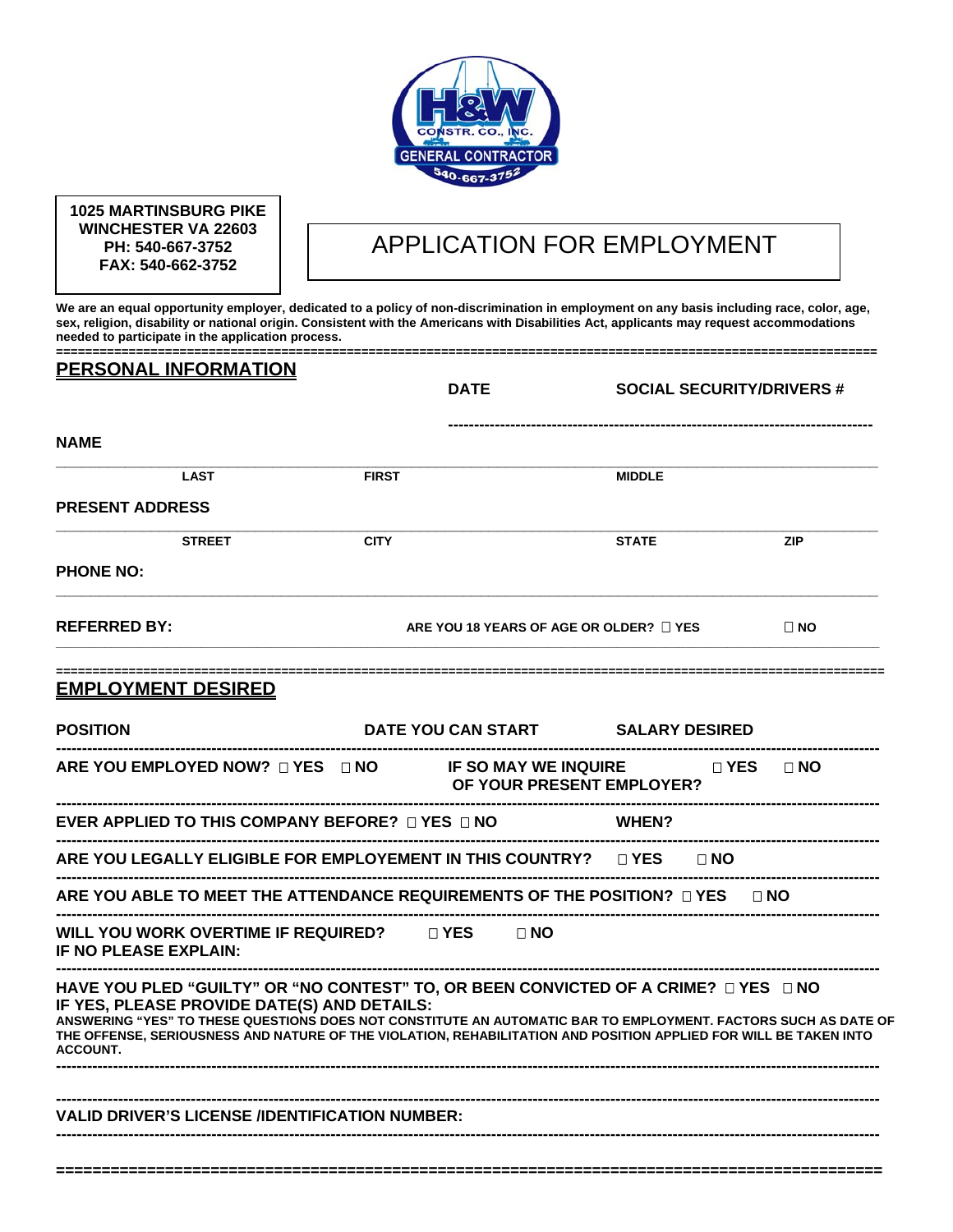| <b>EDUCATION</b>                                                                         | <b>NAME AND LOCATION OF SCHOOL</b> | <b>CIRCLE</b><br><b>LAST YR</b><br><b>COMPLETED</b> | <b>DID</b><br>YOU<br><b>GRADUATE</b> | <b>SUBJECTS STUDIED</b><br><b>AND DEGREES</b><br><b>RECEIVED</b> |
|------------------------------------------------------------------------------------------|------------------------------------|-----------------------------------------------------|--------------------------------------|------------------------------------------------------------------|
| <b>GRAMMAR SCHOOL</b>                                                                    |                                    |                                                     | $\Box$ YES<br>$\Box$ NO              |                                                                  |
| <b>HIGH SCHOOL</b>                                                                       |                                    | 1234                                                | $\square$ YES<br>$\Box$ NO           |                                                                  |
| <b>COLLEGE</b>                                                                           |                                    | $1\ 2\ 3\ 4$                                        | □ YES<br>$\Box$ NO                   |                                                                  |
| <b>TRADE, BUSINESS</b><br><b>OR</b><br><b>CORRESPONDENCE</b><br><b>SCHOOL</b><br>------- |                                    | $1\ 2\ 3\ 4$                                        | $\square$ YES<br>$\Box$ NO           |                                                                  |

**------------------------------------------------------------------------------------------------------------------------------------------------------------------** 

**------------------------------------------------------------------------------------------------------------------------------------------------------------------** 

**------------------------------------------------------------------------------------------------------------------------------------------------------------------** 

**------------------------------------------------------------------------------------------------------------------------------------------------------------------** 

#### **GENERAL**

#### **SUBJECTS OF SPECIAL STUDY OR RESEARCH WORK**

**------------------------------------------------------------------------------------------------------------------------------------------------------------------ JOB RELATED SKILLS:** 

### **FORMER EMPLOYERS: LIST BELOW YOUR LAST FOUR EMPLOYERS, STARTING WITH THE LAST ONE FIRST.**

| <b>DATE</b><br><b>MONTH AND YEAR</b> | <b>NAME AND ADDRESS OF</b><br><b>EMPLOYER</b> | <b>SALARY</b><br>(UPON LEAVING) | <b>POSITION</b> | <b>REASON</b><br><b>FOR LEAVING</b> |
|--------------------------------------|-----------------------------------------------|---------------------------------|-----------------|-------------------------------------|
| FROM:                                |                                               |                                 |                 |                                     |
| TO:                                  |                                               |                                 |                 |                                     |
| FROM:                                |                                               |                                 |                 |                                     |
| TO:                                  |                                               |                                 |                 |                                     |
| FROM:                                |                                               |                                 |                 |                                     |
| TO:                                  |                                               |                                 |                 |                                     |
| FROM:                                |                                               |                                 |                 |                                     |
| TO:                                  |                                               |                                 |                 |                                     |

| REFERENCES: LIST BELOW THREE PERSONS NOT RELATED TO YOU, WHOM YOU HAVE KNOWN AT LEAST ONE YEAR. |                |                 |                         |  |  |
|-------------------------------------------------------------------------------------------------|----------------|-----------------|-------------------------|--|--|
| <b>NAME</b>                                                                                     | <b>ADDRESS</b> | <b>POSITION</b> | <b>YEARS ACQUAINTED</b> |  |  |
|                                                                                                 |                |                 |                         |  |  |
|                                                                                                 |                |                 |                         |  |  |
|                                                                                                 |                |                 |                         |  |  |

**IF YOU ARE TO BE HIRED BY THIS COMPANY, YOU WILL BE REQUIRED TO ATTEST TO YOUR IDENTITY AND EMPLOYMENT ELIGIBILTY, AND TO PRESENT DOCUMENTS CONFIRMING YOUR IDENTITY AND EMPLOYMENT ELIGIBILITY. YOU CANNOT BE HIRED IF YOU CANNOT COMPLY WITH THESE REQUIREMENTS.**